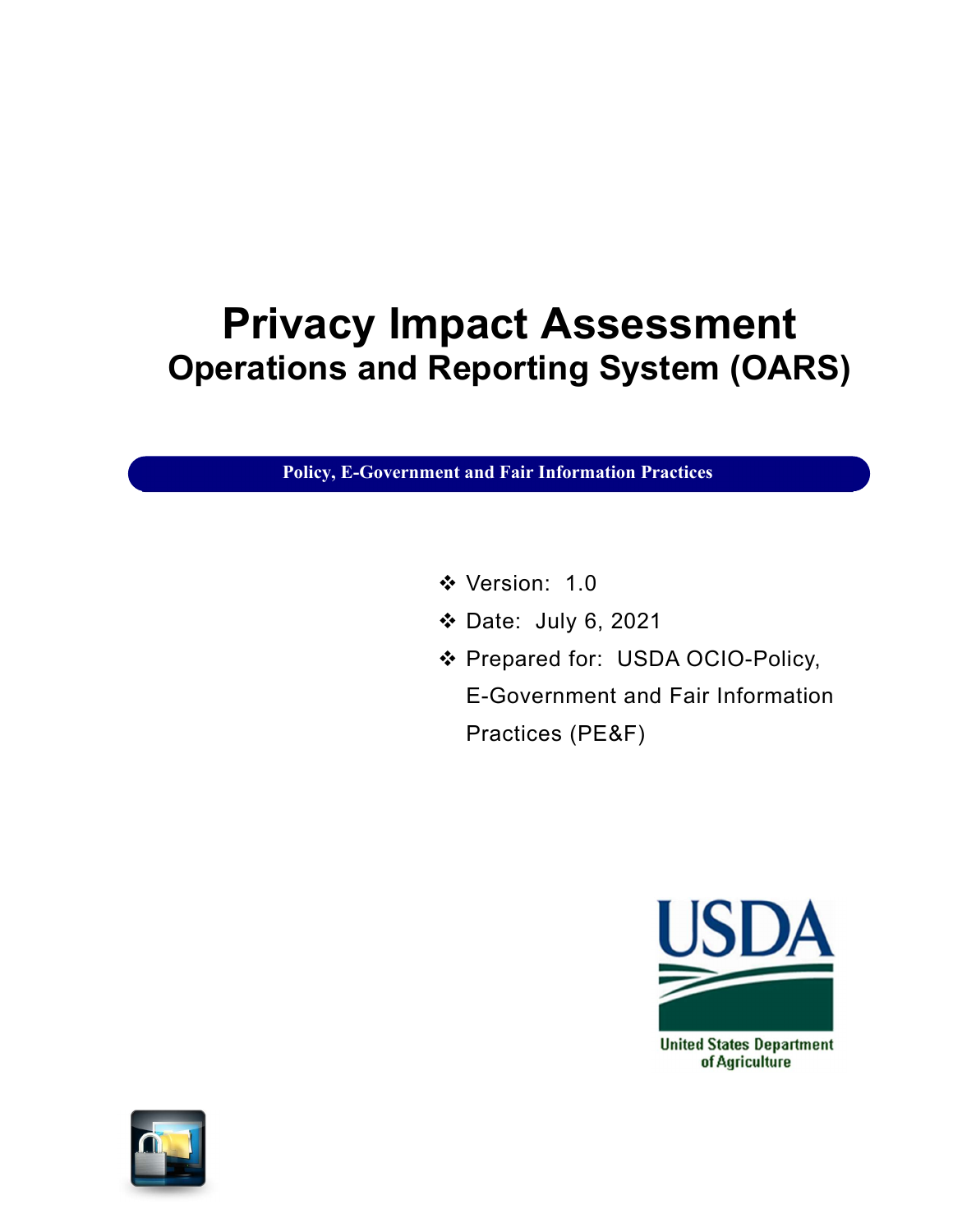

# Privacy Impact Assessment for the

# Wildlife Services Operations and Reporting System (OARS)

July 6, 2021

# Contact Point

David Reinhold USDA APHIS Wildlife Services 301-851-4002

# Reviewing Official

Tonya Woods, APHIS Privacy Act Officer USDA APHIS 301-851-4076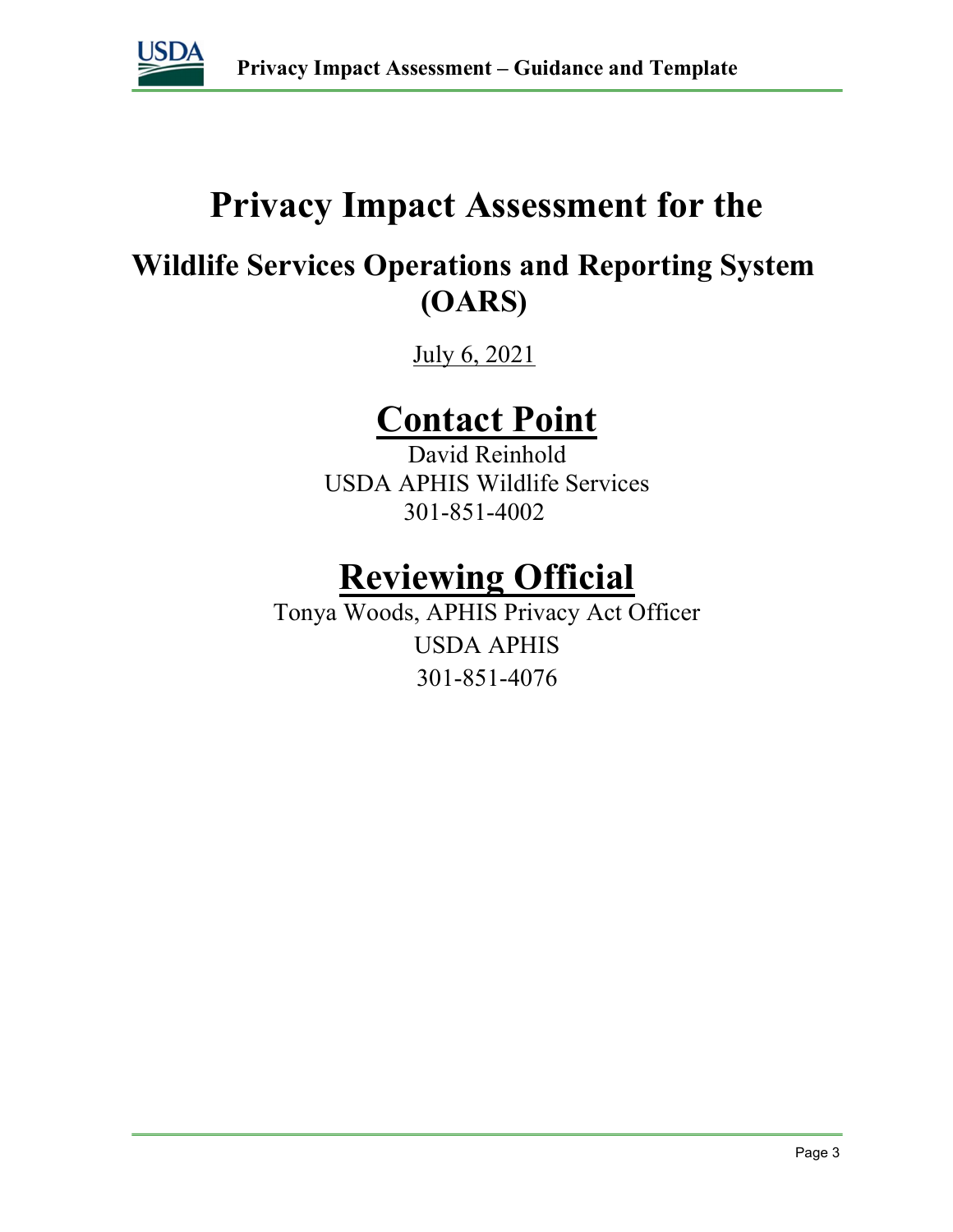

# Abstract

This Privacy Impact Assessment (PIA) is developed for the USDA APHIS Wildlife Services (WS) Operations and Reporting System (OARS). OARS is being implemented as a new system of records for documentation and tracking of business conducted by (WS) in its operational program in cooperative relationships with government, business/industry, and private individuals. Once approved and implemented, OARS will replace WS Management Information System (MIS) as the official system of record for documentation and tracking program business. This PIA is being conducted to both report to the government and the public about the system, and to evaluate the system's conformity to privacy and information collection mandates.

### **Overview**

As part of the modernization effort, the Animal and Plant Health Inspection Service (APHIS), WS OARS application system is built based on a cloud solution to better serve the APHIS WS program, its customers, and the public, by improving the program's capability to monitor and measure program performance; provide timely information to decision makers; and better document APHIS WS work.

The OARS WS users will have the option of using a desktop component or a mobile application. Both the front end mobile and desktop components will be synced via a layer of support services that also handles the program logic.

OARS is especially important for record keeping of work in several areas of wildlife damage management related to agriculture, human health and safety, natural resources, and human property. These areas include, but are not limited to, wildlife diseases, airports, invasive species, livestock protection, blackbird damage management, and aquaculture protection. The current system of record, MIS, is the only data management system dedicated to tracking APHIS WS work and accomplishments nationwide. APHIS WS has a strong interest in protecting the privacy of both its customers and employees as the new system is developed and maintained.

OARS will serve a data tracking and management system and it will enable managers to have access to valuable data at the click of a button. It assists program management by enabling operations personnel to gather data that in the past could not be collected. It provides APHIS WS employees with the capability to generate specialized reports for their cooperators without the assistance of support personnel. It facilitates better information gathering and distribution, internally for decision makers and externally for all interested parties.

A typical transaction in OARS occurs when WS employees enter information related to wildlife damage management projects they conduct in the field. This information may include data about direct damage management work or technical assistance projects.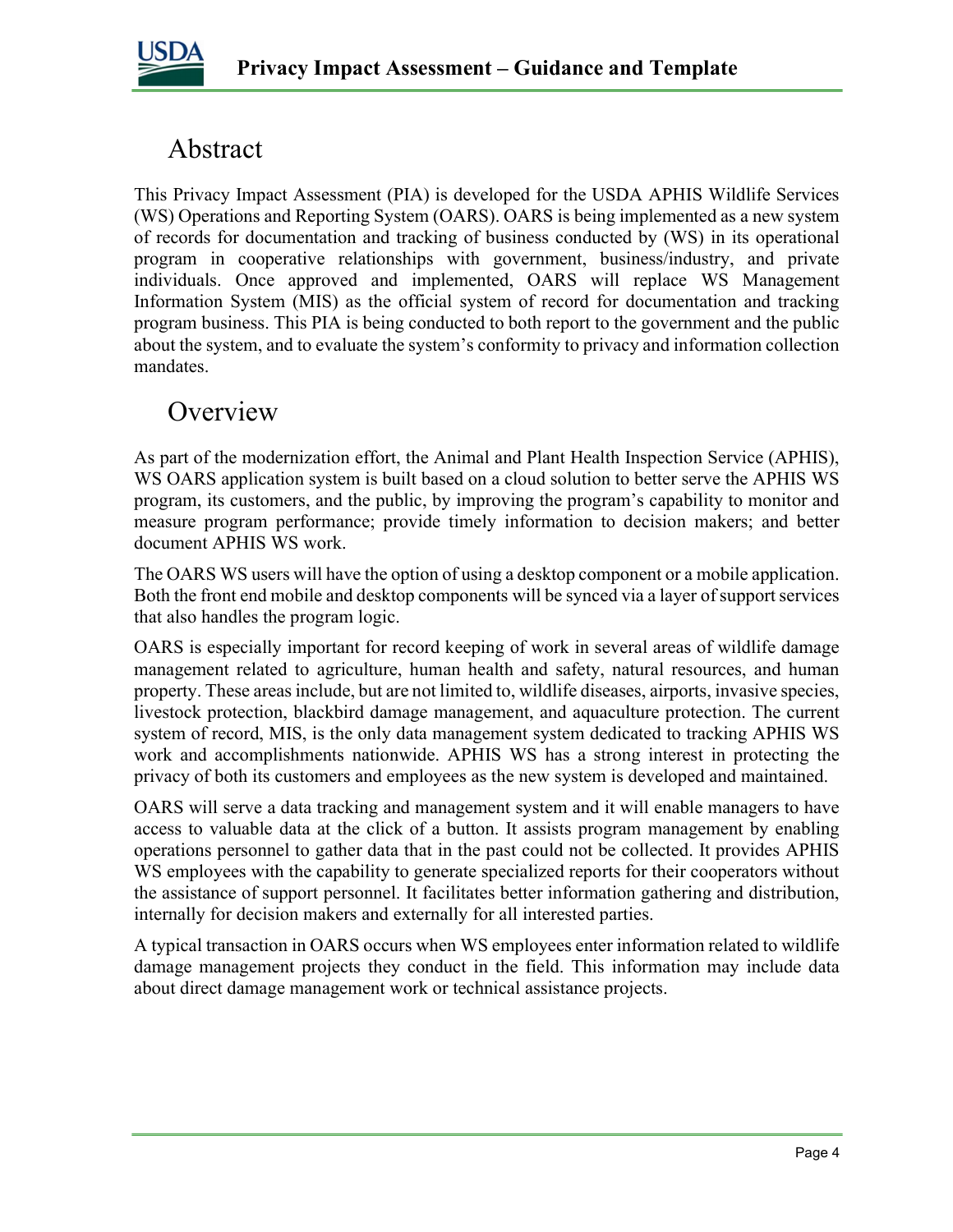

While WS provides no direct access to the system or its components to other entities, the WS program does share some information collected by employees and entered into the system. This sharing is a manual process and may be be shared on an excel spreadsheet. This may include:

- Agencies which collaborate with APHIS WS in implementation of, or Agencies which regulate, wildlife management projects/programs, or who have an interest, or regulate, in animal or public health, or national security may request data in the OARS to be shared.
- State or Federal government-level representatives of the Environmental Protection Agency as part of APHIS WS' responsibility to comply with the Federal Insecticide Fungicide and Rodenticide Act (U.S. Code Title 7, Section 136i-1).
- Some data provided to land management agencies, such as the Bureau of Land Management (BLM) and the Forest Service (FS), where a cooperator has a grazing allotment also require information about wildlife damage management actions performed on the agencies managed lands.

The OARS system of records features a companion module for tracking pesticide usage by WS, the Control Materials Inventory Tracking System (CMITS). This module accommodates data entry about the use of chemical applications and inventories.

Authority for maintaining OARS as a system of record resides in the Act of March 2, 1931 as amended (46 Stat. 1468-69; 7 U.S.C. §§ 8351-8352) and The Act of December 22, 1987 (Public Law No. 100-202, § 101(k), 101 Stat. 1329-331, 7 U.S.C. § 8353).

# Section 1.0 Characterization of the Information

The following questions are intended to define the scope of the information requested and/or collected as well as reasons for its collection as part of the program, system, rule, or technology being developed.

### 1.1 What information is collected, used, disseminated, or maintained in the system?

#### The following information is collected and maintained/updated in the system:

• Customer (Cooperator) Data: This is the minimal information kept by WS which is necessary for identifying cooperators for the purpose of communication with them and tracking of work performed by WS employees as part of a program being conducted in collaboration with them. This usually includes a name, telephone number, email address, physical location address, and specific wildlife damage management projects. Information about cooperators may also include resources and property that were threatened, damaged, or destroyed by wildlife, values of resources or property and adverse human or animal incident information. In some instances, GPS coordinates may be recorded for locations on properties where specific damage management actions, such as wildlife disease sampling or placing of some devices.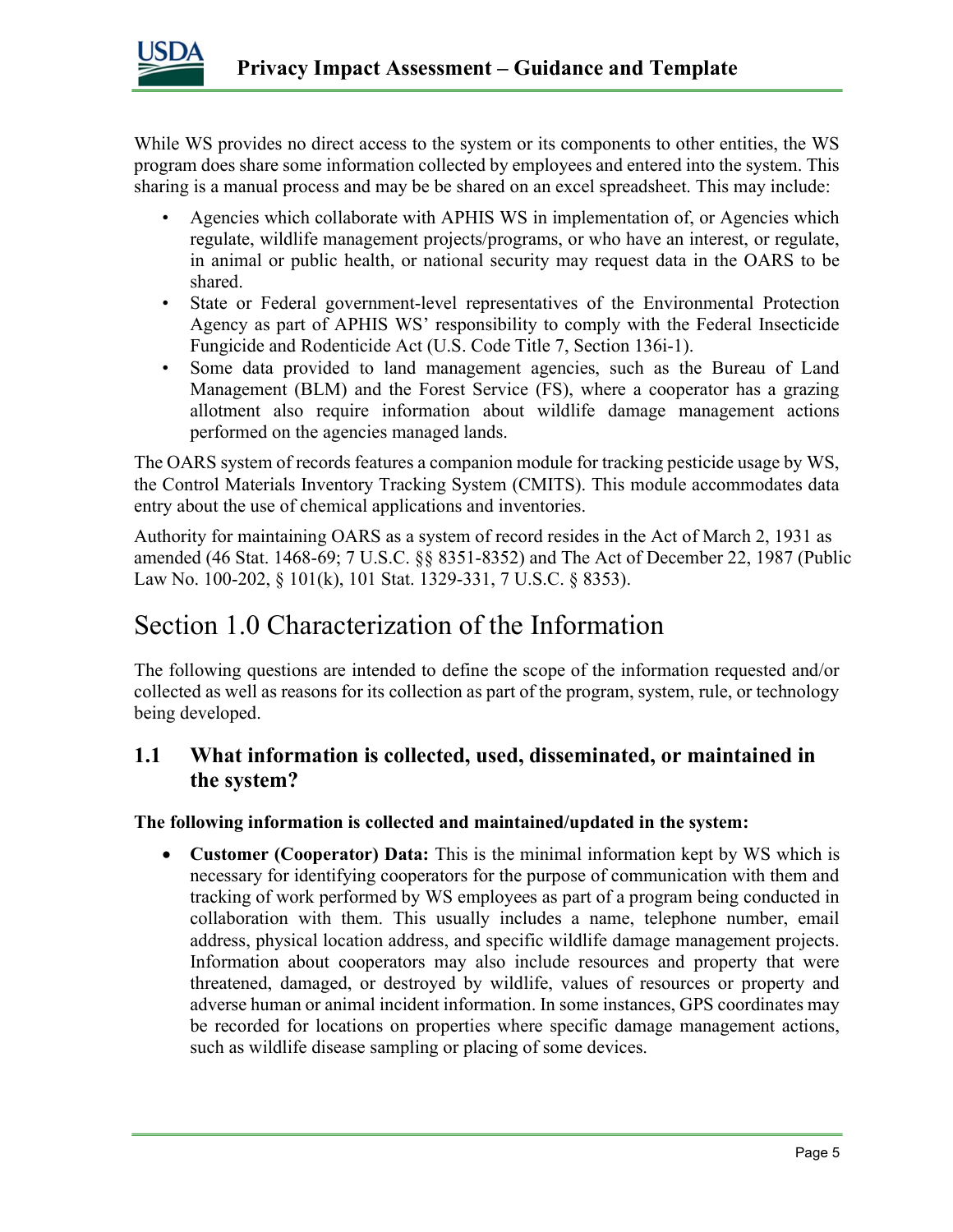

- Employee data: This is minimal and includes name, address and telephone number of duty station, username, and OARS unique employee identification number generated by the system.
- Other data: Information in the system may relate to resources owned by customers which was threatened, damaged or destroyed by wildlife.

#### 1.2 What are the sources of the information in the system?

Data is generated as a result of entries made about the work performed by WS Employees. Other data is collected by WS through voluntary submission by customers that may include personal communication. This data is entered into the system by WS employees. Reference and lookup information about pesticide registration, wildlife laws and permits are obtained from federal, state, and local authorities. A geodatabase containing publicly available land ownership and property boundary maps will be procured from a third-party commercial provider and linked to the system.

### 1.3 Why is the information being collected, used, disseminated, or maintained?

The information collected by APHIS WS is necessary for identifying cooperators for the purpose of communicating with them and tracking work performed by WS employees as part of a program being conducted in collaboration with them. This includes a name, telephone number, email address or physical location address.

Information is also collected because Agency procedure requires that WS employees obtain permission to enter the property of cooperators. Information collected about cooperators will be used to document authority and license to enter premises to conduct wildlife damage management work, pursuant to requests from cooperators for services to be conducted on their behalf. In addition, WS managers need to evaluate the effectiveness of program work being conducted by federal, state, and contractor personnel as program actions occur on cooperator property or on behalf of the cooperator. Information collected about the cooperator will help managers conduct such evaluations.

Also, in support of the APHIS mission, WS gathers information from cooperators about how and when work will be performed, what methods will be used, and what information to provide the cooperator about the methodology, process, frequency, results, and time lines to be used in program work, and to assist in developing safety measures and protocols.

#### 1.4 How is the information collected?

Information is collected for the system through direct contact by WS employees with cooperators. WS employees gather information from cooperators and enter information directly into OARS using electronic forms, or on paper forms that are subsequently entered into OARS.

Other information is collected from WS employees who have direct knowledge about operational work performed and information about themselves.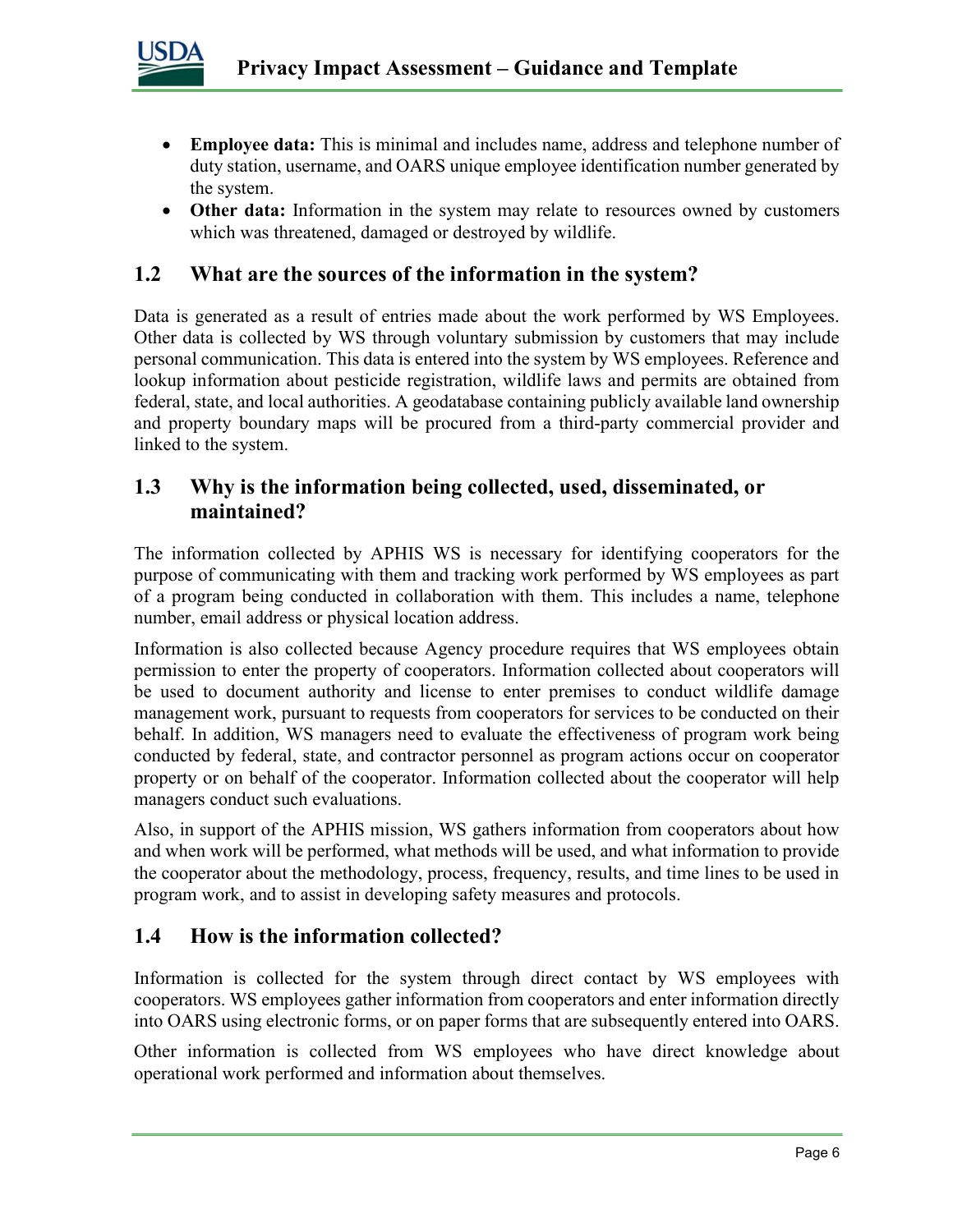

Some information is collected about wildlife and wildlife damage management subjects from sources made available by local, state, or federal government entities, or is general information published on the web.

### 1.5 How will the information be checked for accuracy?

Employees validate information through a screen review process before permitting its entry into the system. Customers will validate all information collected about themselves on the WS FORM 12A and then sign it to agree that the information is accurate. Additionally, there is review by APHIS WS supervisors and data specialists at the district, state, regional and national levels.

Signed paper forms containing data collected from customers (cooperators) will be checked by them at signature. The APHIS WS employee collecting the data will be reviewed by another WS employee before being "approved" in the system. Field work data will be checked for completeness by the APHIS WS employee who enters it. This electronic data entry process is monitored by an internal validation prompt system built into the OARS. Data is again reviewed for accuracy by supervisors at the APHIS WS district and state levels.

Data of this type will be verified for accuracy, relevance, timeliness, and completeness by APHIS WS employees in their contact with agencies and entities providing the information.

#### 1.6 What specific legal authorities, arrangements, and/or agreements defined the collection of information?

The following legal authorities require collection of certain information in OARS:

- 1) The Act of March 2, 1931 as amended (46 Stat. 1468-69; 7 USC §§ 8351-8352); and
- 2) The Act of December 22, 1987 (Public Law No. 100-202, § 101(k), 101 Stat. 1329-331, 7 USC § 8353) In addition, WS enters into agreements with cooperators in the private and public sectors in which such cooperators agree by signature to submit the information collected. The agreements include Memoranda of Understandings, Memoranda of Agreements, Cooperative Service Agreements, and Cooperative Service Field Agreements.

### 1.7 Privacy Impact Analysis: Given the amount and type of data collected, discuss the privacy risks identified and how they were mitigated.

Privacy information collected about WS employees and cooperators is protected through a number of mitigation efforts that include information access control, and system protocols. Data consolidation has the potential to create privacy risks; however, data consolidation in OARS is an in-house initiative in the APHIS WS system. Individuals involved in all processes are restricted to data that they are authorized to handle, and the data is not exposed to any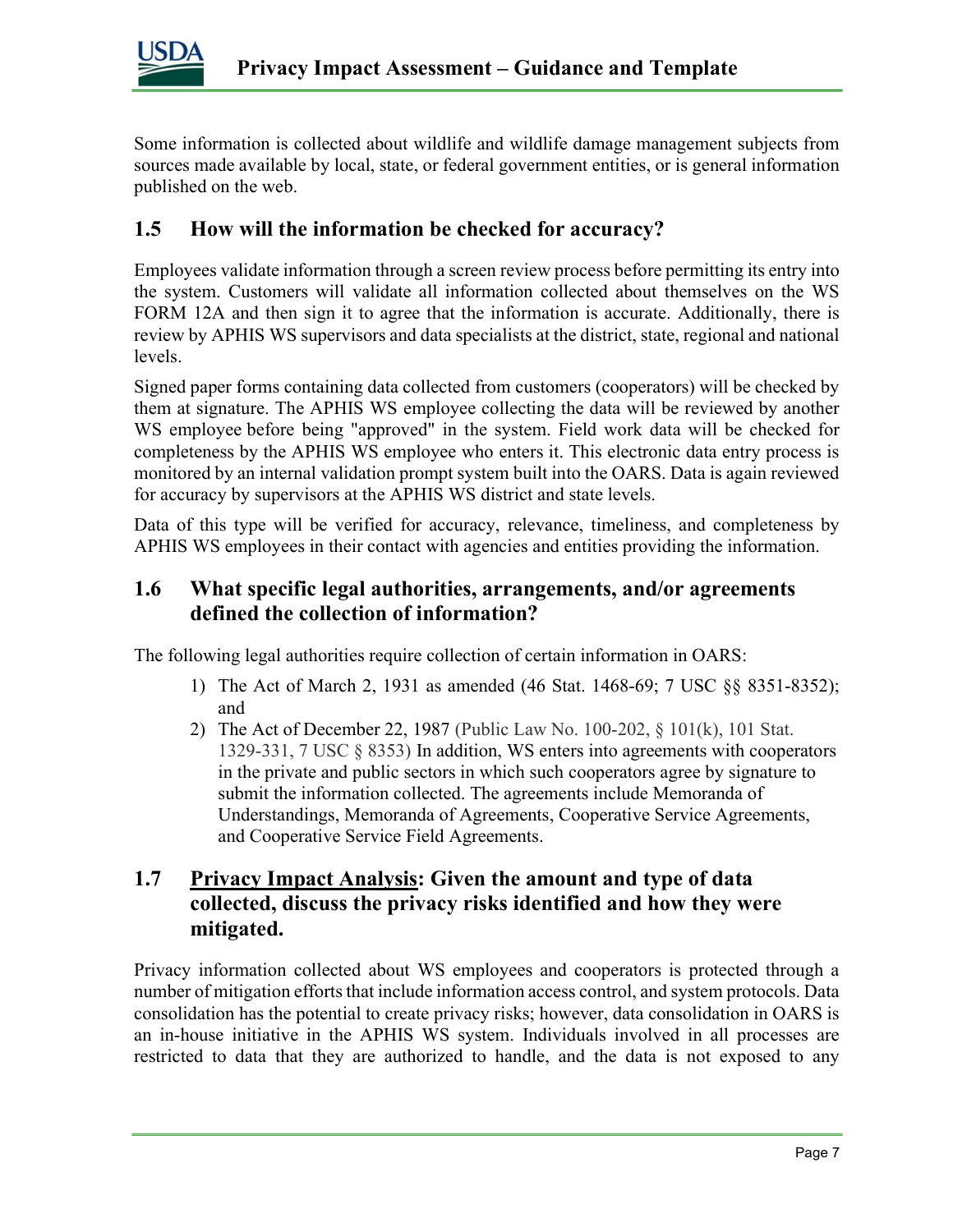

unauthorized users during this process. Standard safeguards approved by USDA for data security are used to reduce the likelihood of unauthorized access or use.

Other controls to protect data from unauthorized access include unique user identification, e-Authentication, Agency implemented cybersecurity measures and firewalls installed at each access terminal, current virus protection programs updated in accordance with Agency requirements, and immediate lockout capability if a user is disqualified from access to data at any level. All transfer of data occurs through the Agency's standard virtual private network (VPN) in encrypted formats. Hard copy components of the system are segregated and protected in secured and locked storage cabinets accessible only to authorized users. Other internal safeguards include monitoring of data management and development processes by the ISSM and ISSOs, and supervisory controls for field level data entry and handling.

## Section 2.0 Uses of the Information

The following questions are intended to delineate clearly the use of information and the accuracy of the data being used.

### 2.1 Describe all the uses of information.

OARS will support WS' mission to provide services necessary to manage wildlife damage to protect agriculture, natural resources, property, and human health and safety. These areas include but are not limited to wildlife diseases, airports, invasive species, livestock protection, blackbird damage management, and aquaculture protection. The WS Program supports the APHIS mission to safeguard the health, welfare, and value of American agriculture and natural resources. APHIS and WS will use OARS to maintain a record of activities conducted by program personnel and cooperators pursuant to its mission and responsibilities. OARS will serve as a data tracking and management system and it will enable managers to have access to valuable wildlife damage management data. It provides WS personnel with the capability to generate specialized reports for their cooperators. It facilitates better information gathering and distribution, internally for decision makers and externally for all interested parties. Additionally, collected information will be used to generate wildlife damage management reports for the general public and agency stakeholders. Reports made available to the general public will not contain personal identifying information or distinguishable locations disclosures. APHIS WS has a statutory requirement to protect the privacy of both its customers and employees. OARS will also include a Control Materials Inventory Tracking System (CMITS), used for tracking the inventory and WS' usage of pesticides, pyrotechnics, explosives and other restricted items.

### 2.2 What types of tools are used to analyze data and what type of data may be produced?

WS uses a suite of analytical tools including statistical software, database management, spreadsheets and geospatial tools to analyze program data. Analyses include descriptive statistics and data showing trends in wildlife damage management effects, wildlife damage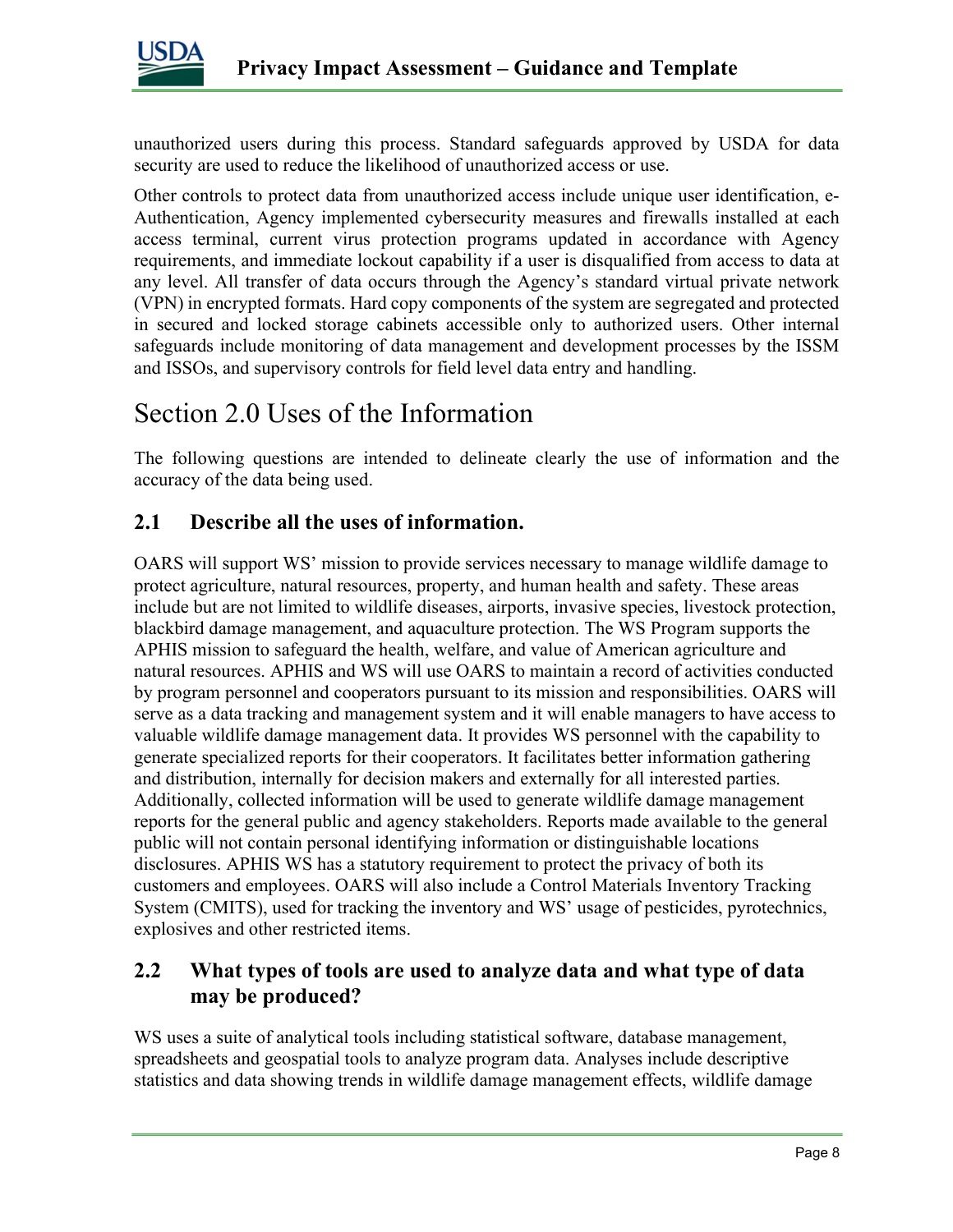

impacts, and results of work. No personal data about cooperators is subjected to analysis since data sets used are stripped and consolidated. Managers in WS may use data about hours worked by field employees to analyze time spent on projects or other efficiency metrics related to field work or technical assistance projects.

### 2.3 If the system uses commercial or publicly available data please explain why and how it is used.

OARS will integrate commercially available geospatial products depicting land ownership and property boundaries of public and privately owned lands (parcel data). This parcel data is publicly available at the county level but is curated by commercial vendors to provide single source national level data. The maps will be used to identify properties where the Program has permission to conduct wildlife damage management. Parcel data will not be made available to the public.

### 2.4 Privacy Impact Analysis: Describe any types of controls that may be in place to ensure that information is handled in accordance with the above described uses.

Analyses are done by request from WS supervisory staff or other entities who have requested such information through official channels. Such information is purged of any privacy information and is checked to ensure that outputs do not point to private individuals or their information.

Lookup and reference information is used only by those who have been approved by the ISSM and entries of lookup data are automated to provide unaltered data.

## Section 3.0 Retention

The following questions are intended to outline how long information will be retained after the initial collection.

### 3.1 How long is information retained?

Information in the OARS is permanent until the disposition authority is approved by NARA.

In November 2020, APHIS Records Management submitted WS' retention schedule for the current System of Record, MIS2000, to NARA. The request was returned without actions. On June 23, 2021, APHIS emailed NARA requesting what actions need to be accomplished for schedule approval. Once completed and approved OARS will replace the legacy system MIS2000, as the official system of record.

The proposed schedule is as follows:

a. Customer data, both paper and electronic, is collected personally and may be entered into the system.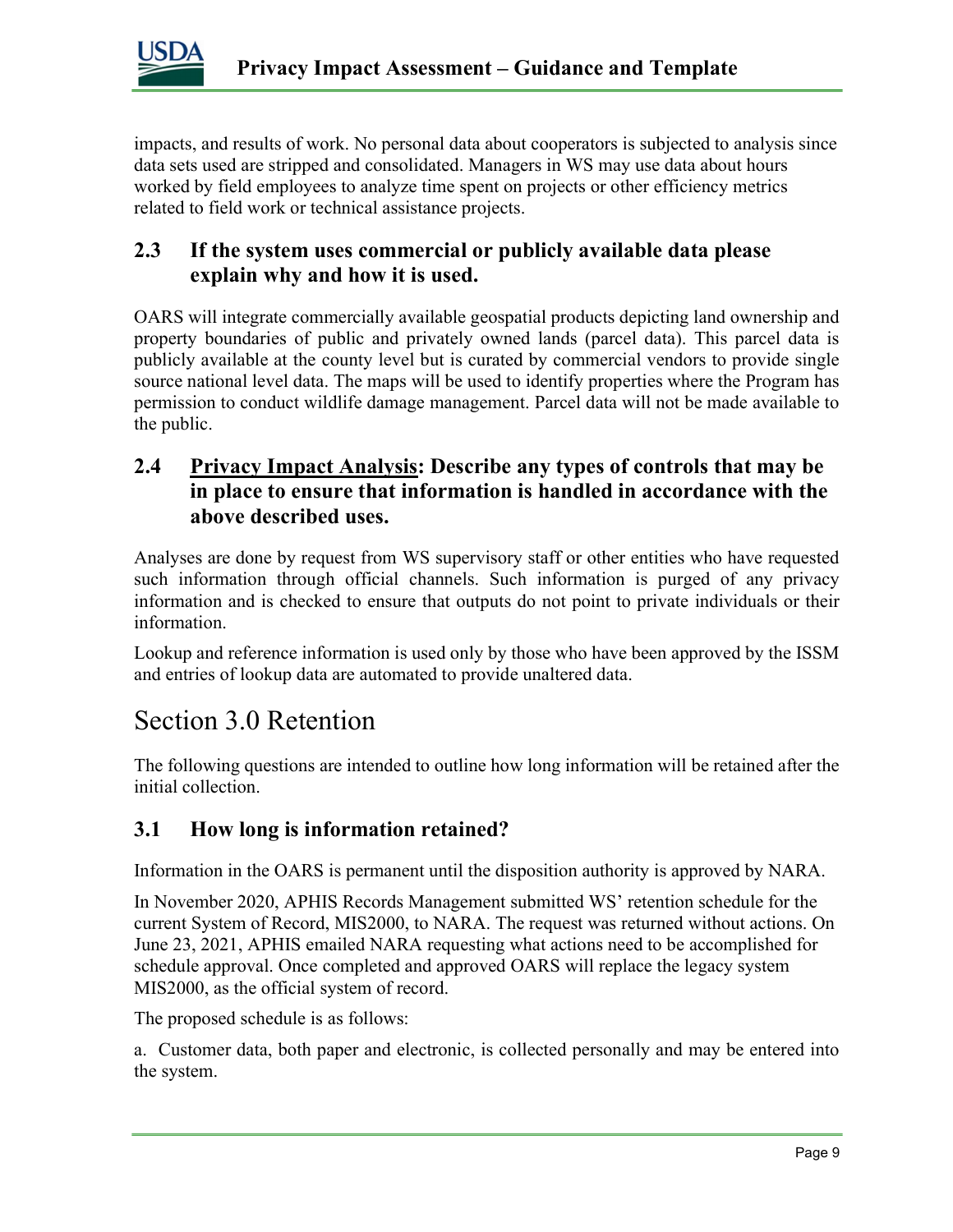

(Customer data is information about the cooperator including mailing address, phone number, number of acres, and resources protected.)

Personal Customer data will never be collected in a field journal. Fieldwork data maybe collected in a field journal but is required to be destroyed after input into the System of Record.

Disposition: Electronic. Updated by consultation with customer while account is active. (Information is updated in the system continually while the employee works with the cooperator regarding the management of wildlife damage and resources to be protected.)

b. Employee data entered directly into the system.

Disposition: Updated at least annually by employees. Data records cutoff is at the end of the FY in which the case or project file is closed or by expiration date on document. Destroy 5 year(s) after cutoff (If approved by NARA).

Information is retained about employees as long as they are actively employed by the unit, or as long as their project-related work history is kept in the system. Reference and lookup information is kept in the system as long as it is used by employees to populate record material. In general, records are retained in accordance with data elimination procedures outlined by NARA guidelines.

### 3.2 Has the retention period been approved by the component records officer and the National Archives and Records Administration (NARA)?

In November 2020, APHIS Records Management submitted WS' retention schedule for the current System of Record, MIS2000, to NARA. The request was returned without actions. On June 23, 2021, APHIS emailed NARA requesting what actions need to be done for schedule approval.

### 3.3 Privacy Impact Analysis: Please discuss the risks associated with the length of time data is retained and how those risks are mitigated.

Private data information is only accessible to personnel working on that particular project or property. When the project is complete or services are no longer required, OARS data managers remove personnel access to the private information. The risk to private data while the project is active is low.

## Section 4.0 Internal Sharing and Disclosure

The following questions are intended to define the scope of sharing within the United States Department of Agriculture.

### 4.1 With which internal organization(s) is the information shared, what information is shared and for what purpose?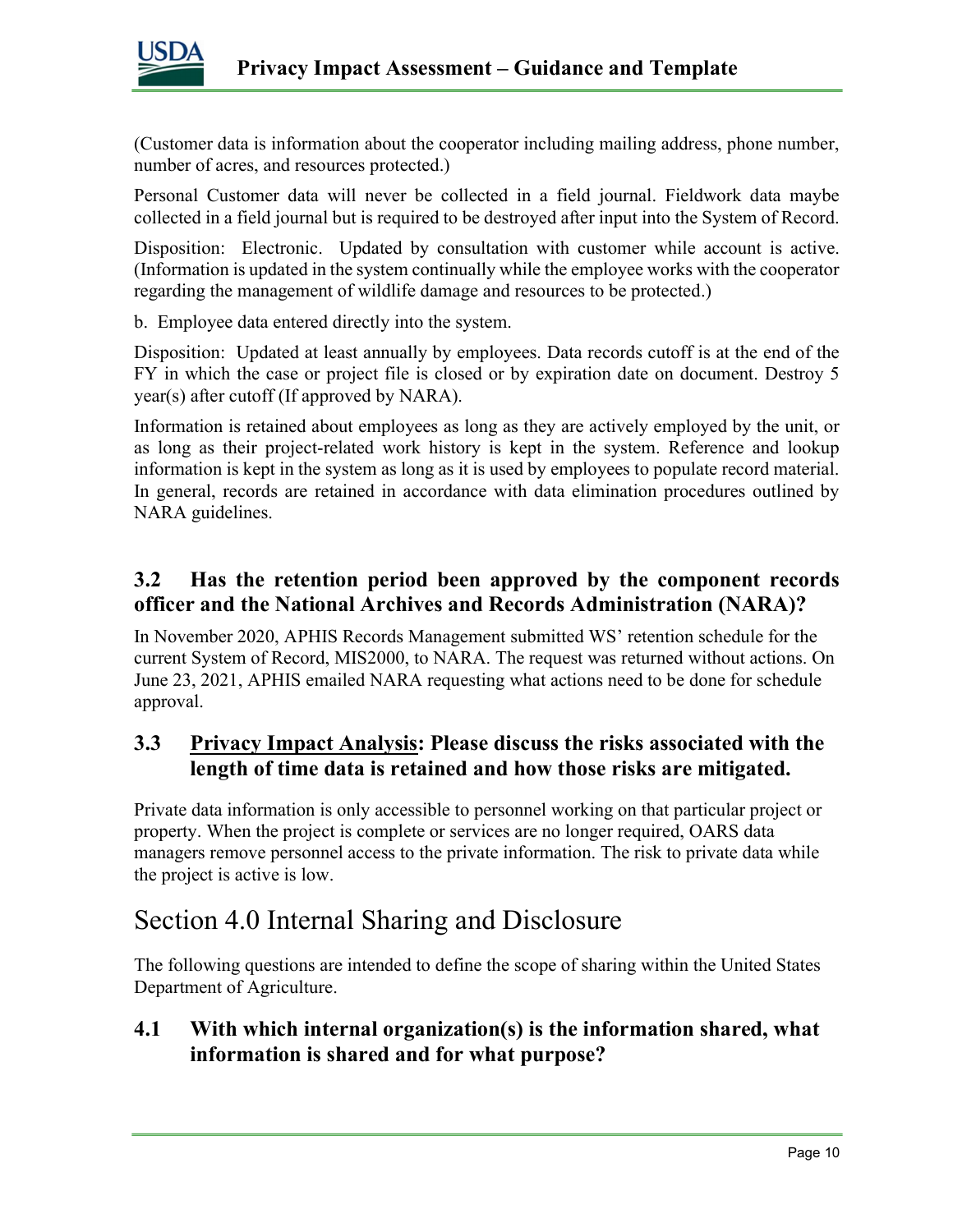

WS Program personnel will be able to generate reports using information from OARS. No other USDA organization will have direct access to the system except APHIS Market and Regulatory Programs Information Technology (MRP IT) – To resolves software issues.

Reports generated for USDA organizations using information from OARS include:

- USDA Natural Resources Conservation Services (NRCS) Cooperative Feral swine damage management information. The agency partnership authorized by the 2018 Farm Bill.
- USDA Office of General Counsel if it pertains to a legal process or litigation actions.
- USDA Farm Services Agency- Information may be provided to FSA under the Livestock Indemnity Program (LIP).

#### 4.2 How is the information transmitted or disclosed?

WS transmits/discloses PDF or read only web display to USDA organizations.

### 4.3 Privacy Impact Analysis: Considering the extent of internal information sharing, discuss the privacy risks associated with the sharing and how they were mitigated.

Privacy risks associated with internal sharing are mitigated through handling procedures which ensure that information released is only what is requested, is legally allowed to be released, and is securely passed directly to the authorized recipient or their official agents.

## Section 5.0 External Sharing and Disclosure

The following questions are intended to define the content, scope, and authority for information sharing external to USDA which includes Federal, state and local government, and the private sector.

#### 5.1 With which external organization(s) is the information shared, what information is shared, and for what purpose?

- 1) To cooperative federal, state, local, and tribal government officials, employees, or contractors, and other parties as necessary to carry out the program; and other parties engaged to assist in administering the program. Such contractors and other parties will be bound by the nondisclosure provisions of the Privacy Act. This routine use assists the agency in carrying out the program, and thus is compatible with the purpose for which the records are created and maintained;
- 2) To federal, state, tribal, and local regulatory agencies and their employees and contractors who collaborate with WS in implementation of, or agencies that regulate, wildlife management projects or programs, or who have an interest in, or regulate, animal or public health, wildlife species conservation, or national security;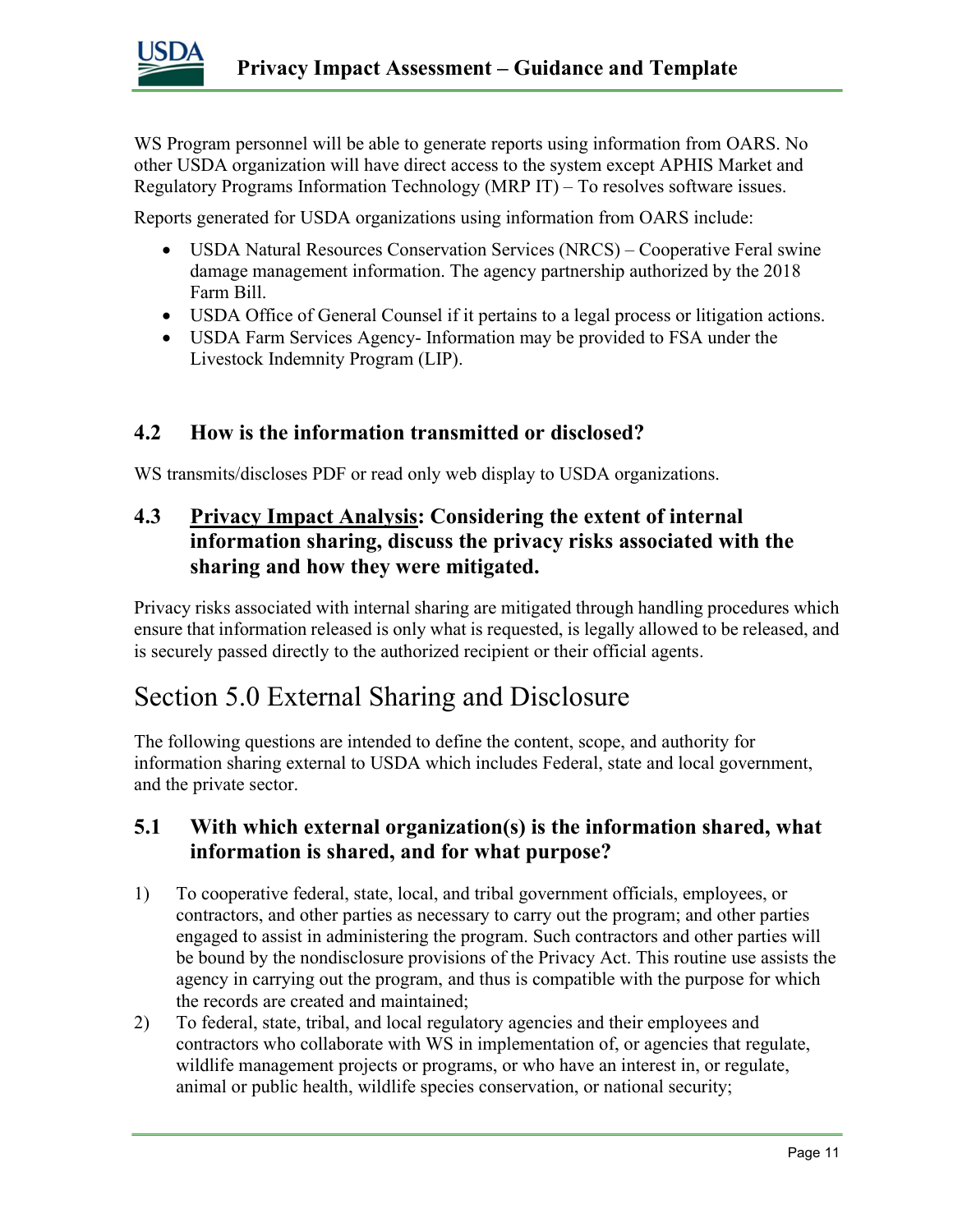

- 3) To land management agencies, such as the Bureau of Land Management, the U.S. Fish and Wildlife Service, U.S. Forest Service, U.S. Department of Defense, and state, local, and tribal land management programs relating to, but not limited to, wildlife damage on grazing allotments, recreational lands (parks), and property; species conservation projects; or disease surveillance;
- 4) To consumer reporting agencies in accordance with section 31 U.S.C. 3711(e);
- 5) To state or federal government-level representatives of the U.S. Environmental Protection Agency, in compliance with the Federal Insecticide, Fungicide, and Rodenticide Act (FIFRA) mandate (FIFRA Sec. 8, 7 U.S.C. 136f, and FIFRA 7 U.S.C. 136i-l), of the location on a cooperator's property where certain regulated pesticide devices are deployed or regulated pesticides are applied;
- 6) To cooperating laboratories, federal, state, and local government officials, employees, or contractors, and other parties engaged to assist in administering animal health programs to assist the agency in carrying out the program.
- 7) To USDA contractors or cooperators with signed agreements collaborating with USDA in conducting, managing, or evaluating wildlife disease or pest surveillance or control programs, and monitoring for animal issues, diseases, or pests or to aid in containing and responding to a foreign or domestic animal disease outbreak, zoonotic disease outbreak, bioterrorism, radiological event, or other animal health emergency;
- 8) To a congressional office in response to an inquiry from that congressional office made at the written request of the individual about whom the record pertains;
- 9) To contractors and their agents, grantees, experts, consultants, and others performing or working on a contract, service, grant, cooperative agreement, or other assignment for USDA, when necessary to accomplish an agency function related to this system of records.
- 10) To the Department of Justice when: (a) USDA, or any component thereof; or (b) any employee of USDA in his or her official capacity, or any employee of the agency in his or her individual capacity where the Department of Justice has agreed to represent the employee; or (c) the United States Government, is a party to litigation or has an interest in such litigation, and USDA determines that the records are relevant and necessary to the litigation and the use of such records by the Department of Justice is for a purpose that is compatible with the purpose for which USDA collected the records;
- 11) In an appropriate proceeding before a court, grand jury, or administrative or adjudicative body or official, when USDA or other Agency representing USDA determines that the records are relevant and necessary to the proceeding; or in an appropriate proceeding before an administrative or adjudicative body when the adjudicator determines the records to be relevant to the proceeding;
- 12) To appropriate agencies, entities, and persons when: (a) USDA suspects or has confirmed that there has been a breach of system of records; (b) USDA has determined that as a result of the suspected or confirmed breach there is a risk of harm to individuals, USDA (including its information systems, programs, and operations), the Federal Government, or national security; and (c) the disclosure made to such agencies, entities, and persons is reasonably necessary to assist in connection with USDA's efforts to respond to the suspected or confirmed compromise and prevent, minimize, or remedy such harm;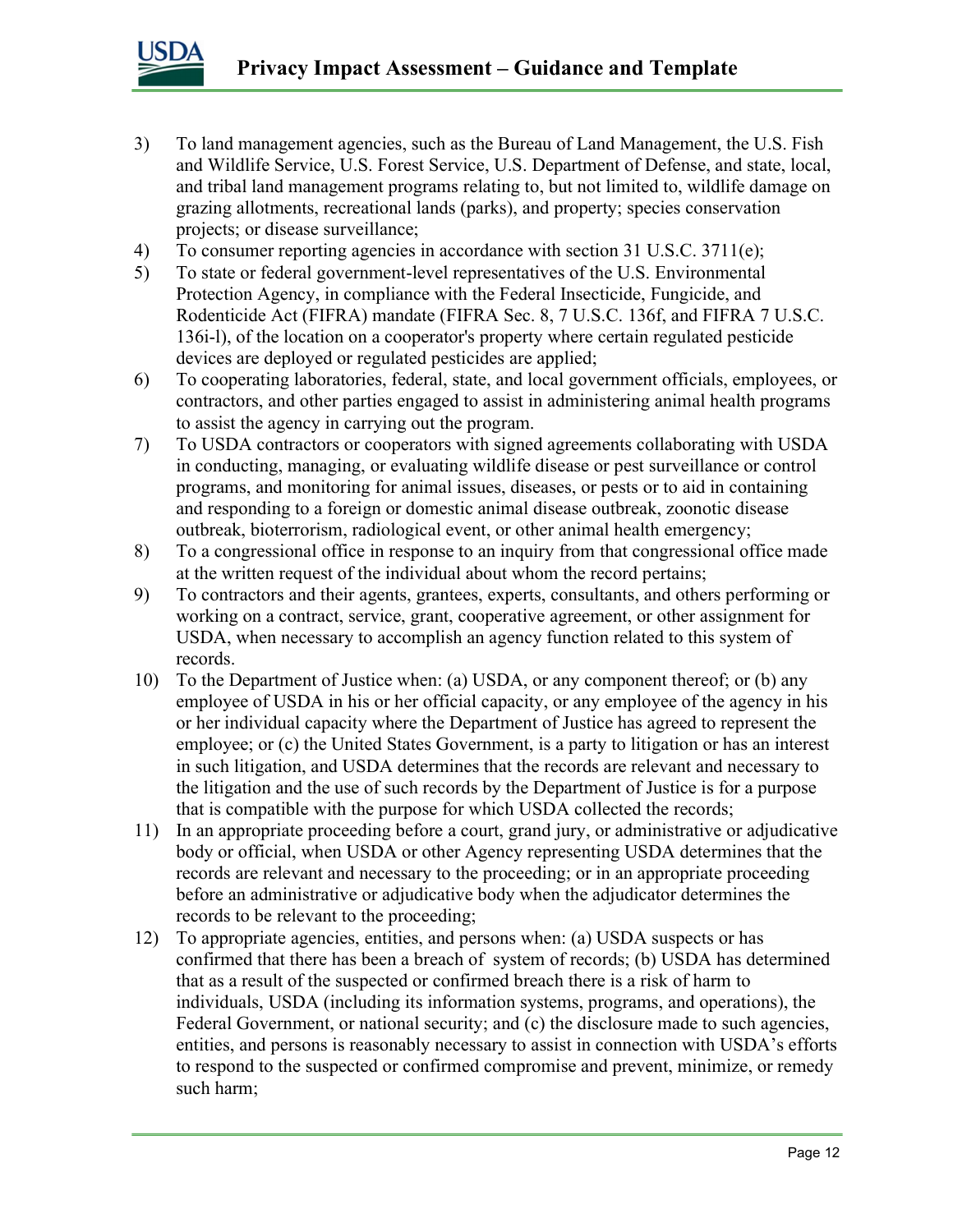

- 13) To appropriate law enforcement agencies, entities, and persons, whether Federal, foreign, State, Tribal, local, or other public authority responsible for enforcing, investigating, or prosecuting an alleged violation or a violation of law or charged with enforcing, implementing, or complying with a statute, rule, regulation, or order issued pursuant thereto, when a record in this system on its face, or in conjunction with other records, indicates a violation or potential violation of law, whether civil, criminal, or regulatory in nature, and whether arising by general statute or particular program statute, or by regulation, or rule, or court order issued pursuant thereto, if the information disclosed is relevant to any enforcement, regulatory, investigative, or prosecutive responsibility of the receiving entity;
- 14) To another Federal agency or Federal entity, when information from this system of records is reasonably necessary to assist the recipient agency or entity in (a) responding to a suspected or confirmed breach or (b) preventing, minimizing, or remedying the risk of harm to individuals, the recipient agency or entity (including its information systems, programs, and operations), the Federal Government, or national security, resulting from a suspected or confirmed breach;
- 15) To USDA contractors, partner agency employee or contractors, or private industry employed to identify patterns, trends, or anomalies indicative of fraud, waste, or abuse; and
- 16) To the National Archives and Records Administration (NARA) or to the General Services Administration for records management activities conducted under 44 U.S.C. 2904 and 2906.
- 5.2 Is the sharing of personally identifiable information outside the Department compatible with the original collection? If so, is it covered by an appropriate routine use in a SORN? If so, please describe. If not, please describe under what legal mechanism the program or system is allowed to share the personally identifiable information outside of USDA.

The sharing of personally identifiable information outside USDA is compatible with the original collection and is covered by routine uses declared in the WS SORN Docket No. APHIS-9 Wildlife Service Management Information System and Operations and Reporting System.

### 5.3 How is the information shared outside the Department and what security measures safeguard its transmission?

Information shared and transmitted outside USDA may be done by direct contact, or through encrypted email, standard mailing procedures, or in some instances by phone. Rules and guidance for protection of such shared information is provided in Sections 3.7 and 6.0 of the WS Information Data Management Handbook (IDMH). Email transfers have warning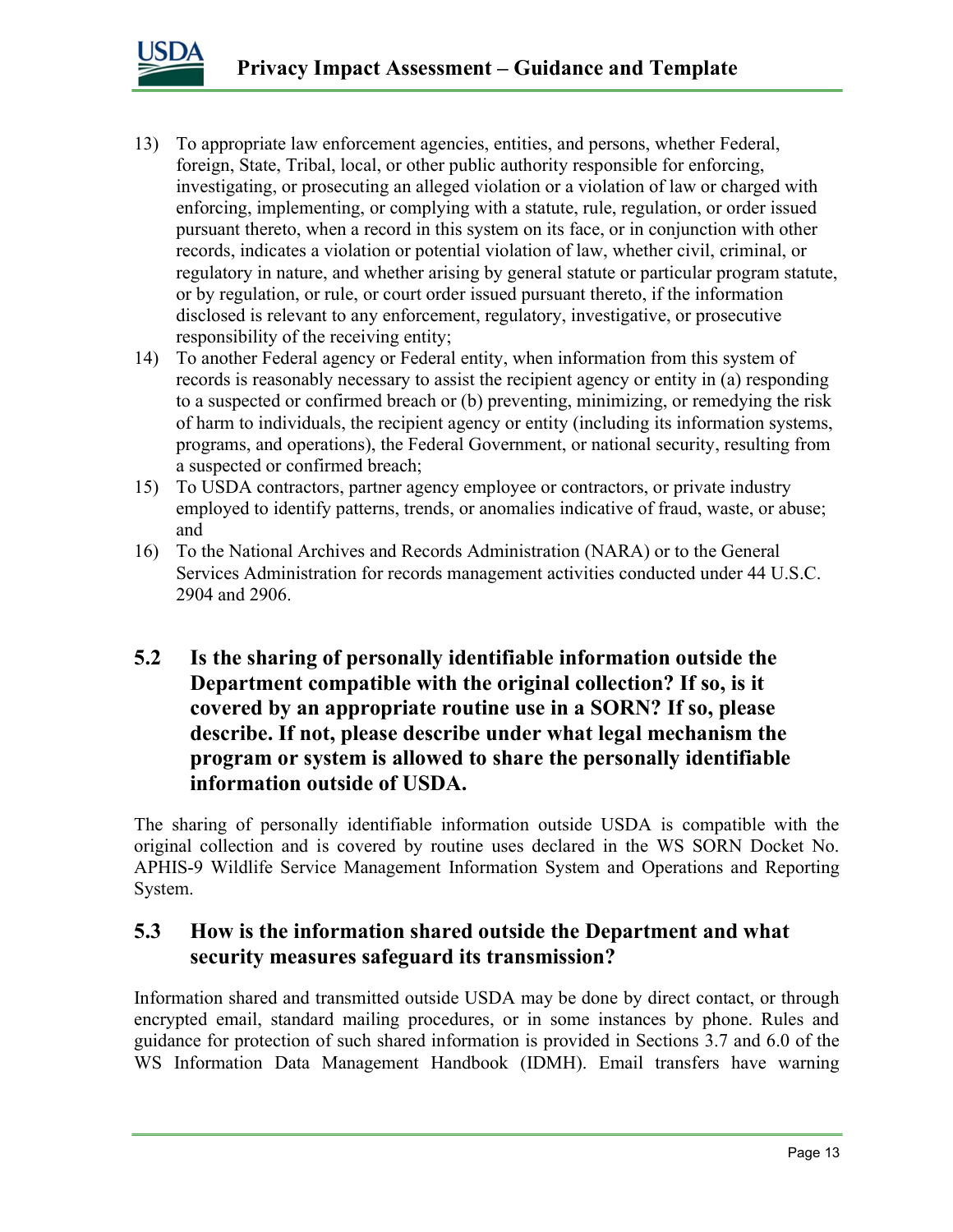

disclaimers attached which notify recipients about security considerations and instruct recipients who erroneously receive such transmissions to delete them.

#### 5.4 Privacy Impact Analysis: Given the external sharing, explain the privacy risks identified and describe how they were mitigated.

A potential risk to information resulting from external sharing would be transmittal of unauthorized material or transmittal to unauthorized parties. WS uses a policy-controlled, tiered approval process that ensures evaluation of all aspects of the transmittal process to validate the appropriateness and legality of such information transfer.

### Section 6.0 Notice

The following questions are directed at notice to the individual of the scope of information collected, the right to consent to uses of said information, and the right to decline to provide information.

#### 6.1 Does this system require a SORN and if so, please provide SORN name and URL.

Yes. Wildlife Services, Management Information System and Operations and Reporting System. (pending new SORN approval)

A new SORN covering the old system of record MIS2000 and OARS is under development. The MIS2000 SORN is available.

#### 6.2 Was notice provided to the individual prior to collection of information?

Yes

#### 6.3 Do individuals have the opportunity and/or right to decline to provide information?

Yes

### 6.4 Do individuals have the right to consent to particular uses of the information? If so, how does the individual exercise the right?

Individuals have the opportunity during the collection process to review uses that may be made of the information and declare and document special considerations related to use of information.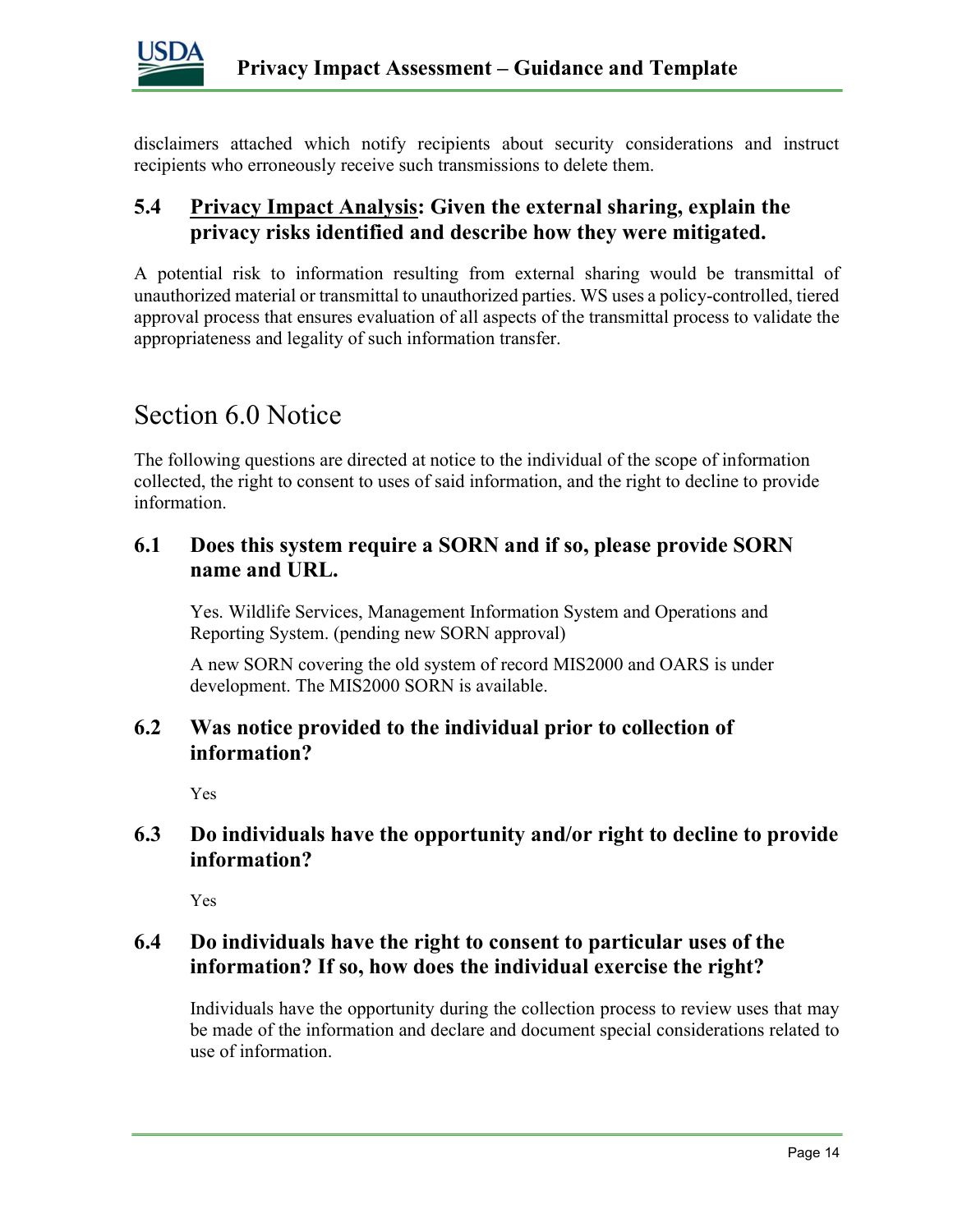

### 6.5 Privacy Impact Analysis: Describe how notice is provided to individuals, and how the risks associated with individuals being unaware of the collection are mitigated.

Upon request for information from contributors, WS provides an information sheet defining the uses to be made of any submissions. To mitigate risks that individual contributors might be unaware of the collection, the use and purpose of the collection is discussed by WS employees and questions by the contributor are encouraged.

# Section 7.0 Access, Redress and Correction

The following questions are directed at an individual's ability to ensure the accuracy of the information collected about them.

### 7.1 What are the procedures that allow individuals to gain access to their information?

#### §1.112 Procedures for requests pertaining to individual records in a record system.

(a) Any individual who wishes to be notified if a system of records maintained by an agency contains any record pertaining to him or her, or to request access to such records, shall submit a written request in accordance with the instructions set forth in the system notice for that system of records.

Under the Privacy Act (PA) of 1974 (5 U.S.C. §552a), a person may seek access to records that are retrieved by his/her own name or other personal identifiers, such as social security number or employee identification number. Such records will be made available unless they fall within the exemptions of the PA or the Freedom of Information Act (FOIA).

Your request must be in writing. Indicate that you are making a request under the PA. Address the request to the following address:

#### VIA MAIL:

Animal and Plant Health Inspection Service Director, Freedom of Information and Privacy Act Staff 4700 River Road, Unit 50 Riverdale, MD 20737

#### VIA FACSIMILE: 301-734-5941

#### VIA E-MAIL: **APHISPrivacy**@usda.gov

NOTE: While e-mail attachments are often an important and legitimate means of conducting business, they also have the potential to cause great harm to our e-mail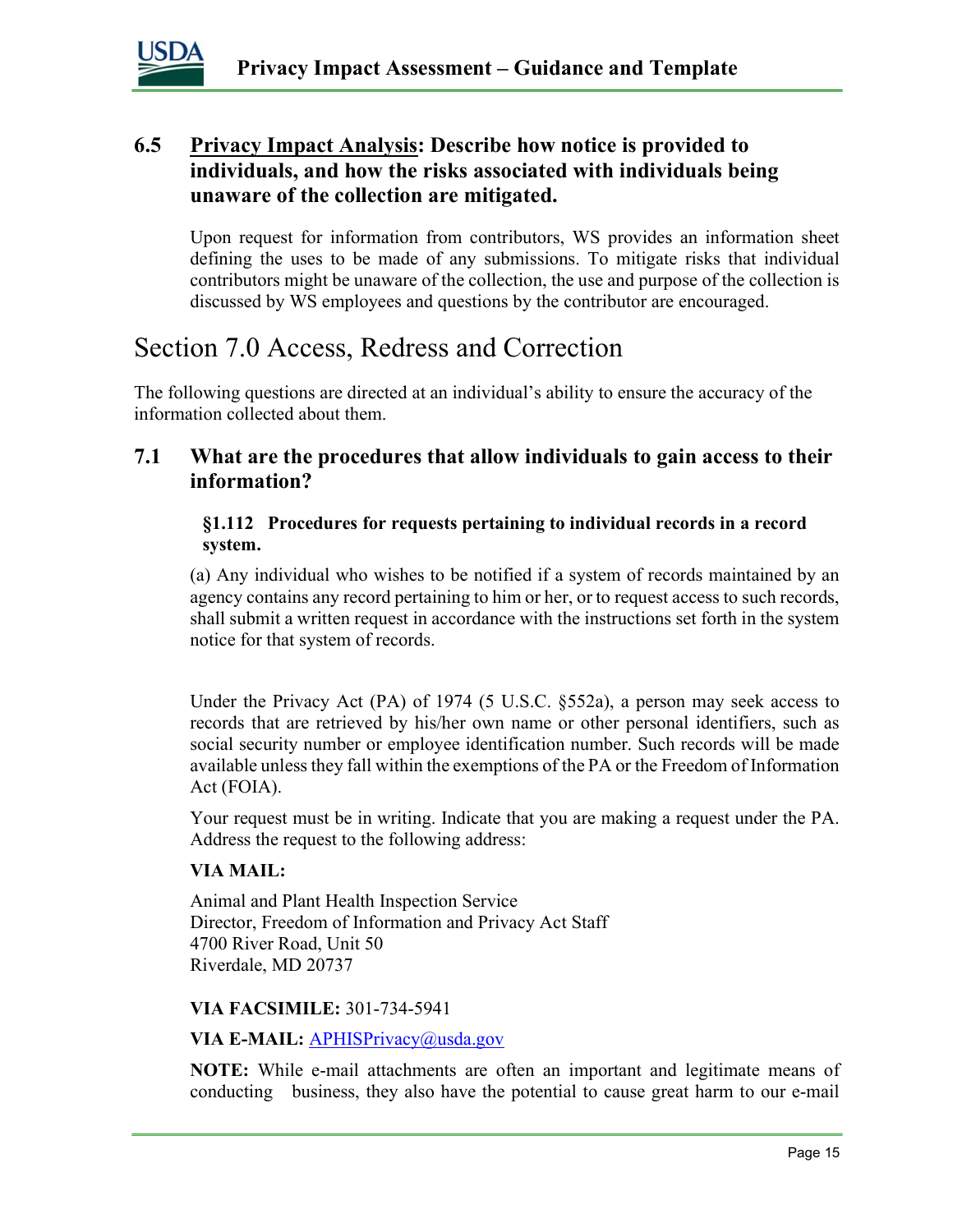

infrastructure, as well as to individual workstations. Please place the text of your PA request into the 'body' of the email message.

#### The USDA Privacy Policy can be located at the following:

URL: https://www.usda.gov/privacy-policy

Information about FOIA requests can be found at:

https://www.aphis.usda.gov/aphis/resources/lawsandregs/privacy-act/privacy

#### 7.2 What are the procedures for correcting inaccurate or erroneous information?

Customers may correct inaccurate or erroneous information by submitting a Privacy Act request to: APHIS Privacy Act Office, 4700 River Road, Unit 50, Riverdale, MD 20737 or email the Privacy Act Officer at APHISPrivacy@usda.gov. APHIS employees can update contact information through the Address Book Tool, which updates the Enterprise Active Directory (EAD) and in turn updates the APHIS ServiceNow profile. External customers' information is corrected through communication via the Helpdesk.

#### The USDA Privacy Policy can be located at the following URL:

https://www.usda.gov/privacy-policy.

#### Information about FOIA requests can be found at:

https://www.aphis.usda.gov/aphis/resources/foia/ct\_how\_to\_submit\_a\_foia\_request\_

#### 7.3 How are individuals notified of the procedures for correcting their information?

Procedures for correcting information in the system can be found in the APHIS-9 Wildlife Service Management Information System SORN or

https://www.aphis.usda.gov/aphis/resources/foia/ct\_how\_to\_submit\_a\_foia\_request

#### 7.4 If no formal redress is provided, what alternatives are available to the individual?

 $N/A$ 

### 7.5 Privacy Impact Analysis: Please discuss the privacy risks associated with the redress available to individuals and how those risks are mitigated.

There is some risk that the contributor's information would fail to be corrected by initial processes, but the multi-level redress alternatives available to the contributor makes this outcome extremely unlikely. There is also a limited risk that the corrected privacy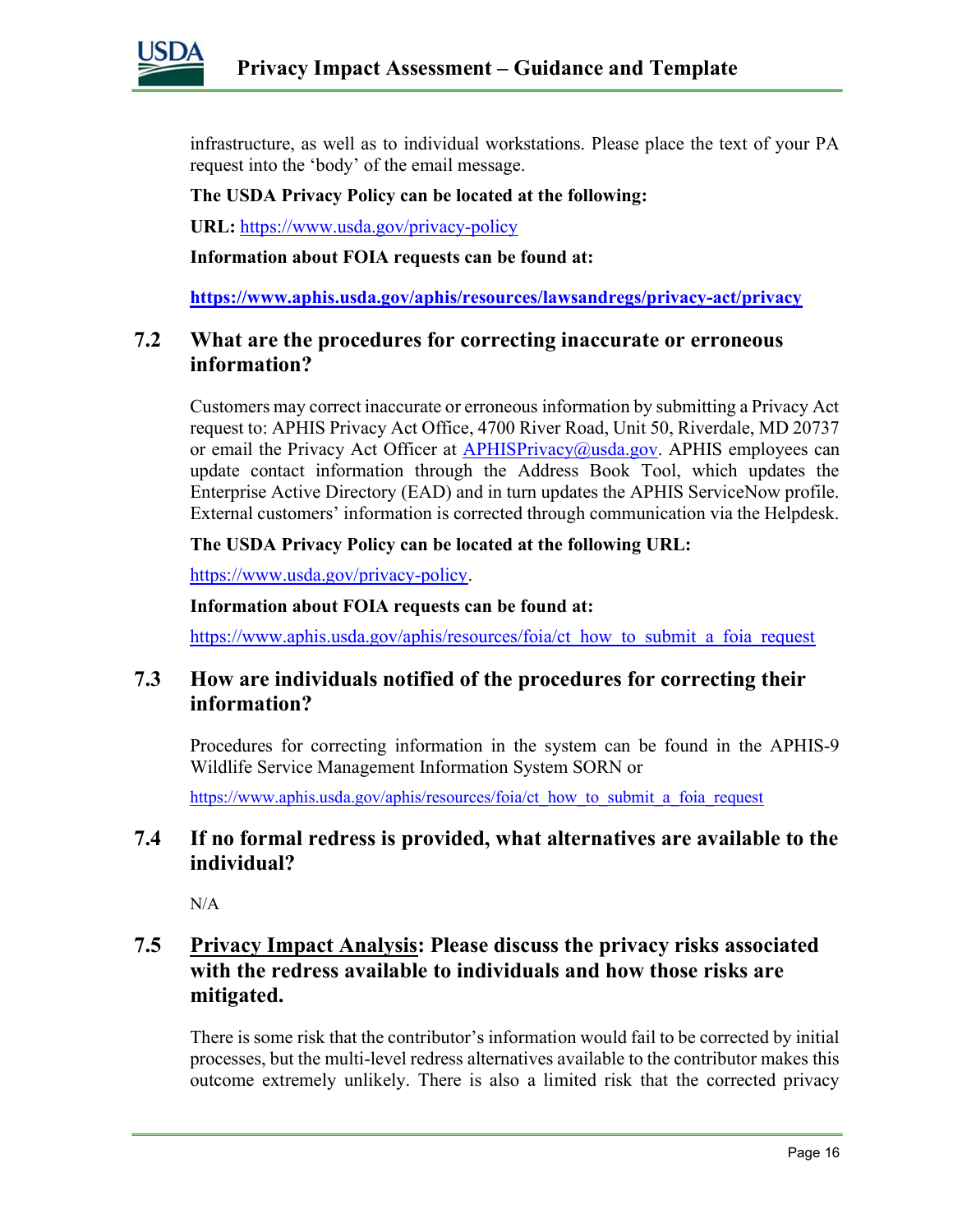

information could also be erroneous, but documentation to the contributor from WS ensures that the corrected information is available for review and approval by the contributor.

# Section 8.0 Technical Access and Security

The following questions are intended to describe technical safeguards and security measures.

#### 8.1 What procedures are in place to determine which users may access the system and are they documented?

Procedures in place to determine which users may access the system include unique user identification, two-factor authentication (eAuth – SiteMinder), agency implemented cybersecurity measures, and firewalls installed at each access point. When employees are disqualified from access to the system or any sector of the data, there is an immediate lockout capability. Prior to the OARS going live, documentation of procedures will be available in the OARS Rules of Behavior and OARS Security Features User's Guide in the WS IDMH as appendices.

#### 8.2 Will Department contractors have access to the system?

Yes

### 8.3 Describe what privacy training is provided to users either generally or specifically relevant to the program or system?

Users are required to take annual departmental/agency privacy training. All new users are also given orientation by the ISSM, ISSM representatives, or supervisors on protecting privacy in the WS system of records.

### 8.4 Has Certification & Accreditation been completed for the system or systems supporting the program?

No, it is currently beginning its initial Certification and Accreditation (C&A) to obtain its Authority to Operate (ATO).

#### 8.5 What auditing measures and technical safeguards are in place to prevent misuse of data?

The system automatically records an audit trail which identifies logon and data change or data entry actions. Routine monitoring of audit records is done.

### 8.6 Privacy Impact Analysis: Given the sensitivity and scope of the information collected, as well as any information sharing conducted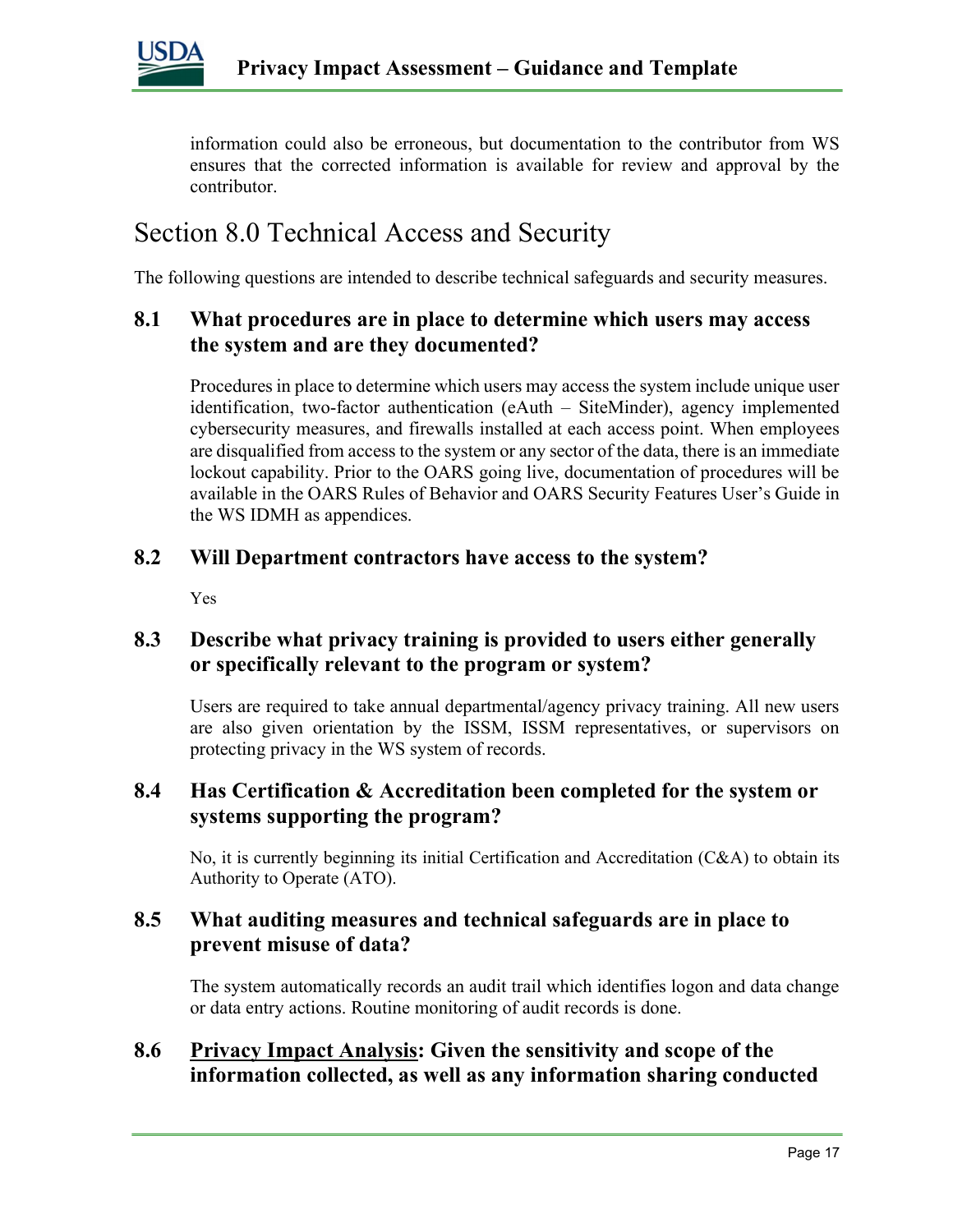

#### on the system, what privacy risks were identified and how do the security controls mitigate them?

There is a very slight risk that WS field employees could gain access to privacy information, such as names and addresses of cooperators which they do not service. However, access to accounts by non-servicing employees must be granted by security personnel and by supervisors of both the servicing employees and those employees seeking access. Further, any access to privacy data in the system is only available to certain WS personnel and that by use of the least privileged rule.

# Section 9.0 Technology

The following questions are directed at critically analyzing the selection process for any technologies utilized by the system, including system hardware and other technology.

### 9.1 What type of project is the program or system?

A web-based and mobile-app direct data entry system of records.

#### 9.2 Does the project employ technology which may raise privacy concerns? If so please discuss their implementation.

Because this project is online-based application with web and mobile components, there is some risk that unauthorized intruders could gain access to privacy information. However, the system resides behind the APHIS firewall, and is protected by eAuthentication access protocols. Users are granted initial access through a tiered approval process which provides layers of validation, and only employees supervised by WS can become users with access into the system.

## Section 10.0 Third Party Websites/Applications

The following questions are directed at critically analyzing the privacy impact of using third party websites and/or applications.

10.1 Has the System Owner (SO) and/or Information Systems Security Program Manager (ISSPM) reviewed Office of Management and Budget (OMB) memorandums M-10-22 "Guidance for Online Use of Web Measurement and Customization Technology" and M-10-23 "Guidance for Agency Use of Third-Party Websites and Applications"?

Yes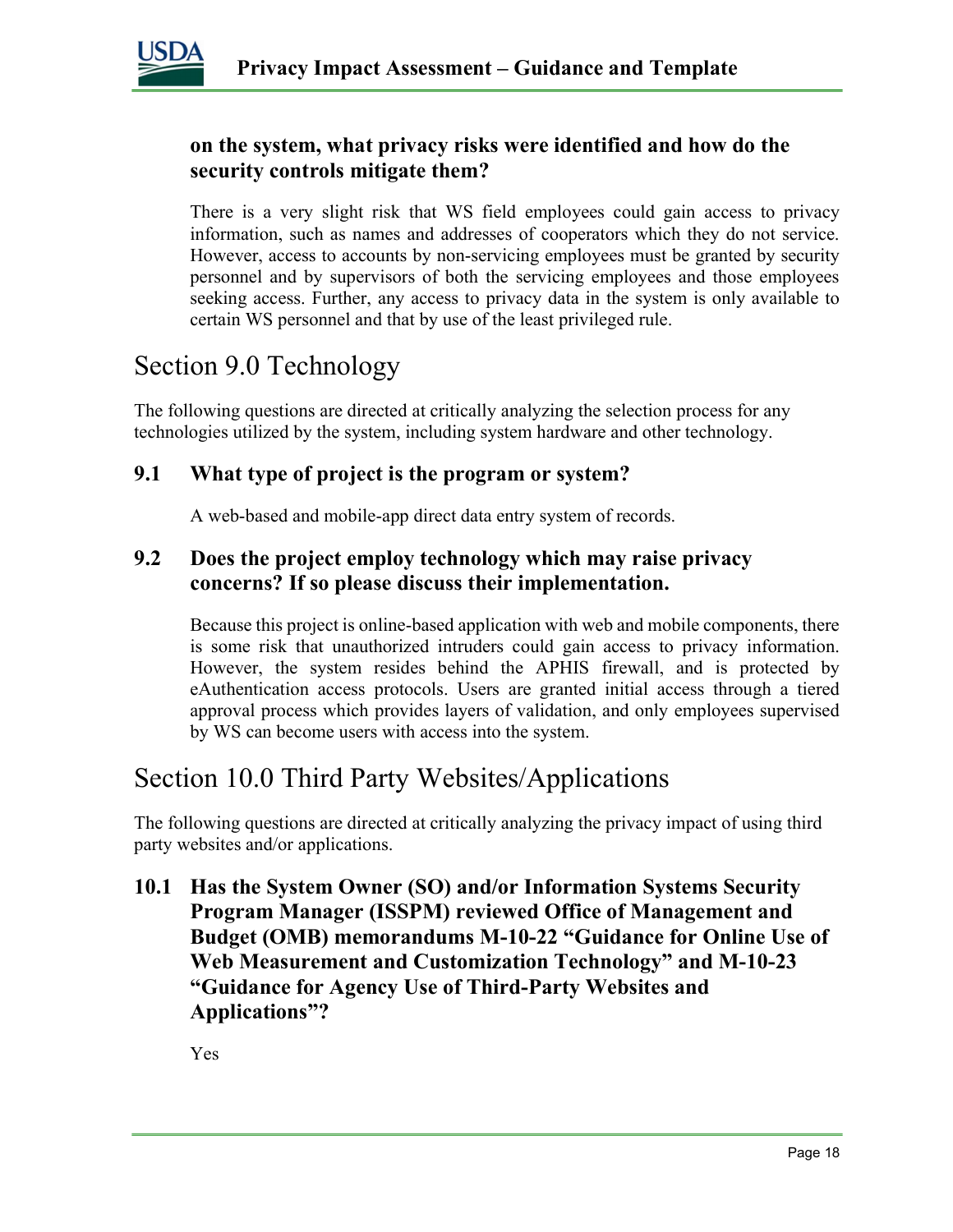

### 10.2 What is the specific purpose of the agency's use of  $3<sup>rd</sup>$  party websites and/or applications?

WS does not use 3rd party websites or applications for conducting business or contact initiatives.

10.3 What personally identifiable information (PII) will become available through the agency's use of  $3<sup>rd</sup>$  party websites and/or applications.

N/A

10.4 How will the PII that becomes available through the agency's use of 3<sup>rd</sup> party websites and/or applications be used?

 $N/A$ 

10.5 How will the PII that becomes available through the agency's use of 3<sup>rd</sup> party websites and/or applications be maintained and secured?

N/A

10.6 Is the PII that becomes available through the agency's use of  $3<sup>rd</sup>$  party websites and/or applications purged periodically?

N/A

```
If so, is it done automatically?
```
 $N/A$ 

If so, is it done on a recurring basis?

 $N/A$ 

10.7 Who will have access to PII that becomes available through the agency's use of 3rd party websites and/or applications?

 $N/A$ 

10.8 With whom will the PII that becomes available through the agency's use of  $3<sup>rd</sup>$  party websites and/or applications be shared - either internally or externally?

N/A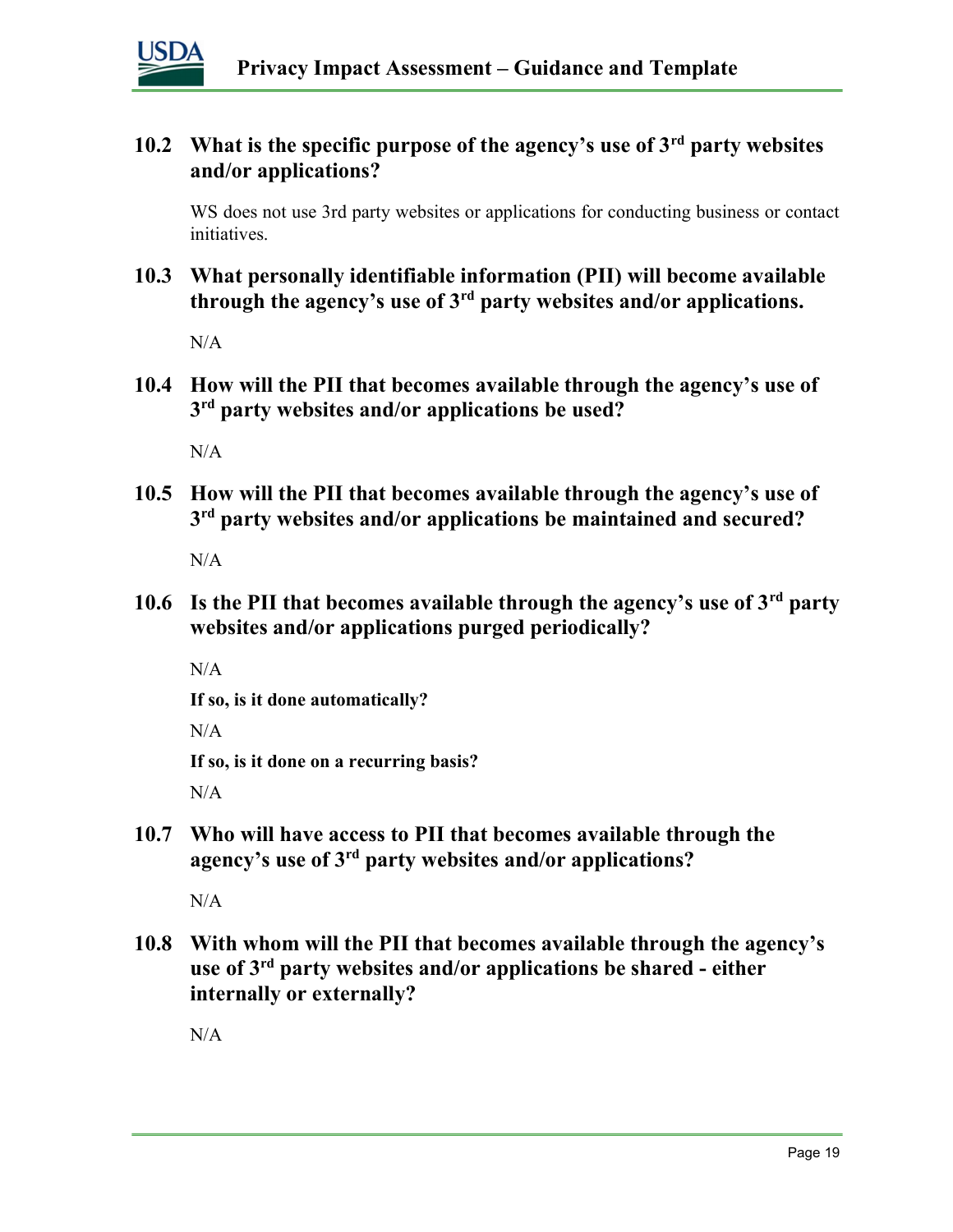

10.9 Will the activities involving the PII that becomes available through the agency's use of  $3<sup>rd</sup>$  party websites and/or applications require either the creation or modification of a system of records notice (SORN)?

N/A

10.10 Does the system use web measurement and customization technology?

N/A

If so, is the system and procedures reviewed annually to demonstrate compliance to **OMB M-10-23?** 

N/A

10.11 Does the system allow users to either decline to opt-in or decide to opt-out of all uses of web measurement and customization technology?

N/A

If so, does the agency provide the public with alternatives for acquiring comparable information and services?

 $N/A$ 

10.12 Privacy Impact Analysis: Given the amount and type of PII that becomes available through the agency's use of 3rd party websites and/or applications, discuss the privacy risks identified and how they were mitigated.

N/A